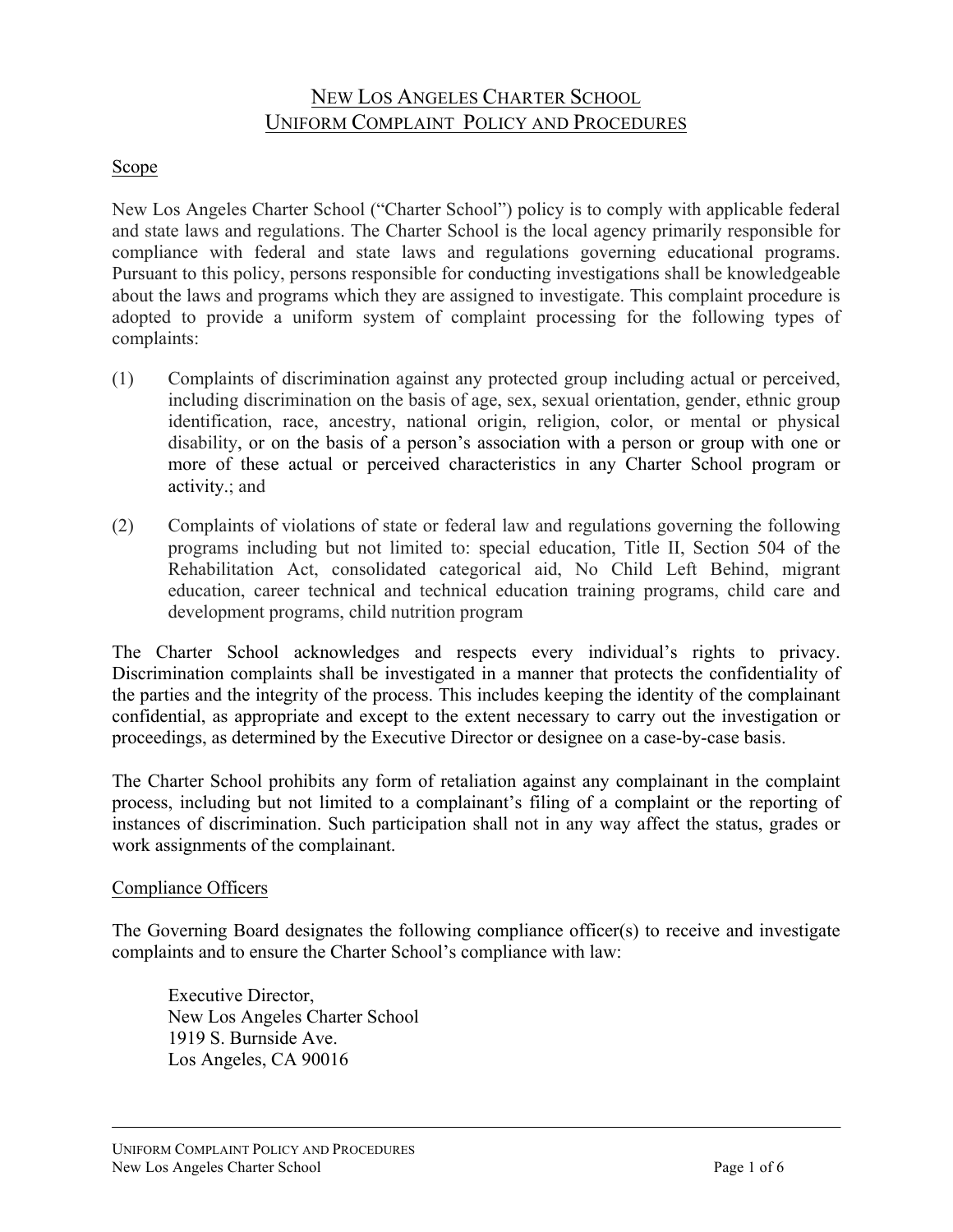The Executive Director or designee shall ensure that employees designated to investigate complaints are knowledgeable about the laws and programs for which they are responsible. Designated employees may have access to legal counsel as determined by the Executive Director or designee.

#### Notifications

The Executive Director or designee shall annually provide written notification of the Charter School's uniform complaint procedures to students, employees, parents/guardians, the Governing Board, appropriate private officials or representatives, and other interested parties.

The Executive Director or designee shall make available copies of the Charter School's uniform complaint procedures free of charge.

The notice shall:

- 1. Identify the person(s), position(s), or unit(s) responsible for receiving complaints.
- 2. Advise the complainant of any civil law remedies that may be available to him/her under state or federal discrimination laws, if applicable.
- 3. Advise the complainant of the appeal process pursuant to Education Code 262.3, including the complainant's right to take the complaint directly to the California Department of Education (CDE) or to pursue remedies before civil courts or other public agencies.
- 4. Include statements that:
	- a. The Charter School is primarily responsible for compliance with state and federal laws and regulations;
	- b. The complaint review shall be completed within 60 calendar days from the date of receipt of the complaint unless the complainant agrees in writing to an extension of the timeline;
	- c. An unlawful discrimination complaint must be filed not later than six months from the date the alleged discrimination occurs, or six months from the date the complainant first obtains knowledge of the facts of the alleged discrimination;
	- d. The complainant has a right to appeal the Charter School's decision to the CDE by filing a written appeal within 15 days of receiving the Charter School's decision; and
	- e. The appeal to the CDE must include a copy of the complaint filed with the Charter School and a copy of the Charter School's decision.

#### Procedures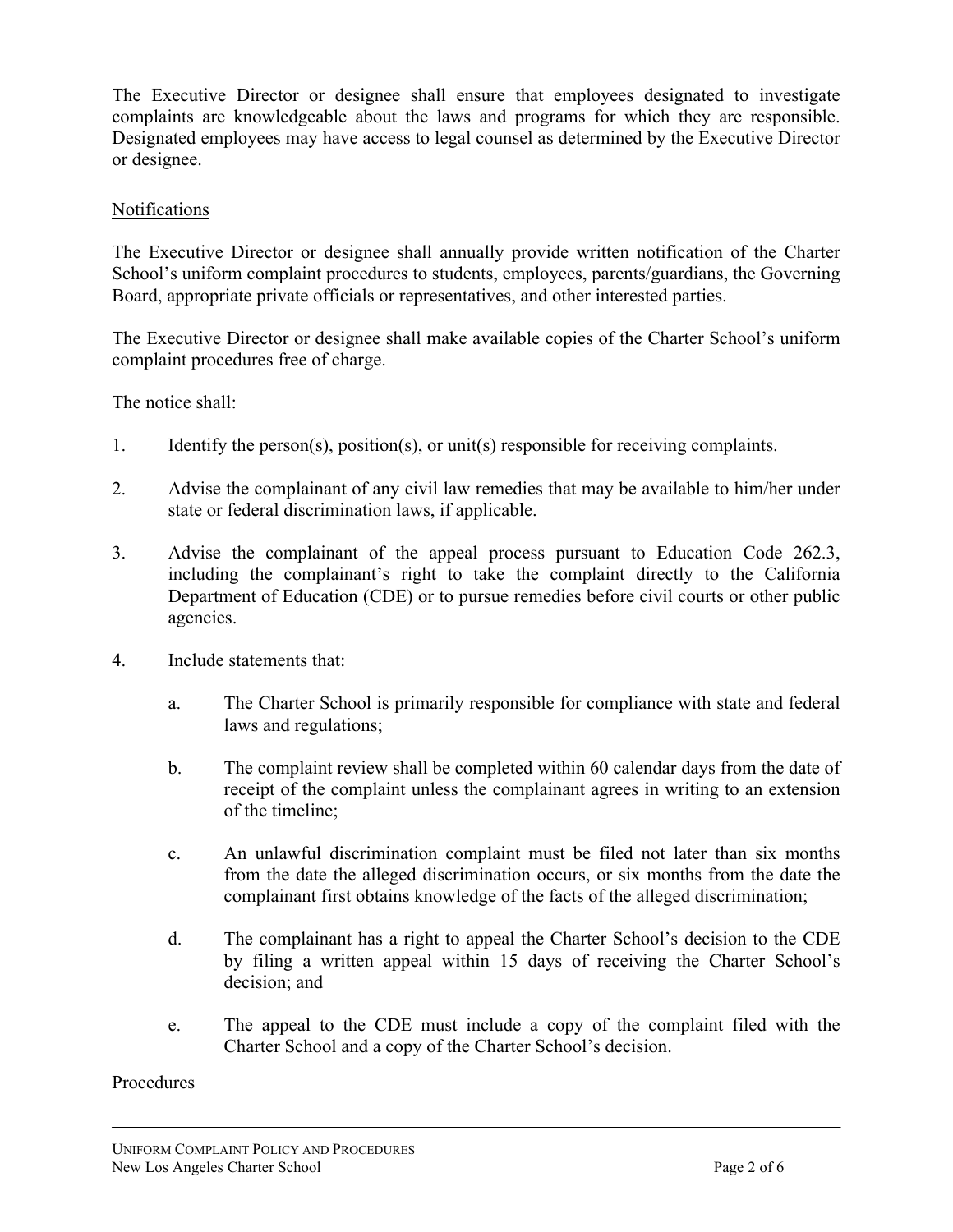The following procedures shall be used to address all complaints which allege that the Charter School has violated federal or state laws or regulations governing educational programs. Compliance officers shall maintain a record of each complaint and subsequent related actions.

All parties involved in allegations shall be notified when a complaint is filed, when a complaint meeting or hearing is scheduled, and when a decision or ruling is made.

## • **Step 1: Filing of Complaint**

Any individual, public agency, or organization may file a written complaint of alleged noncompliance by the Charter School.

A complaint alleging unlawful discrimination shall be initiated no later than six months from the date when the alleged discrimination occurred, or six months from the date when the complainant first obtained knowledge of the facts of the alleged discrimination. A complaint may be filed by a person who alleges that he/she personally suffered unlawful discrimination or by a person who believes that an individual or any specific class of individuals has been subjected to unlawful discrimination.

The complaint shall be presented to the compliance officer who shall maintain a log of complaints received, providing each with a code number and date stamp.

If a complainant is unable to put a complaint in writing due to conditions such as a disability or illiteracy, Charter School staff shall assist him/her in the filing of the complaint.

#### • **Step 2: Mediation**

Within three days of receiving the complaint, the compliance officer may informally discuss with the complainant the possibility of using mediation. If the complainant agrees to mediation, the compliance officer shall make arrangements for this process.

Before initiating the mediation of a discrimination complaint, the compliance officer shall ensure that all parties agree to make the mediator a party to related confidential information.

If the mediation process does not resolve the problem within the parameters of law, the compliance officer shall proceed with his/her investigation of the complaint.

The use of mediation shall not extend the Charter School's timelines for investigating and resolving the complaint unless the complainant agrees in writing to such an extension of time.

#### • **Step 3: Investigation of Complaint**

The compliance officer is encouraged to hold an investigative meeting within five days of receiving the complaint or an unsuccessful attempt to mediate the complaint. This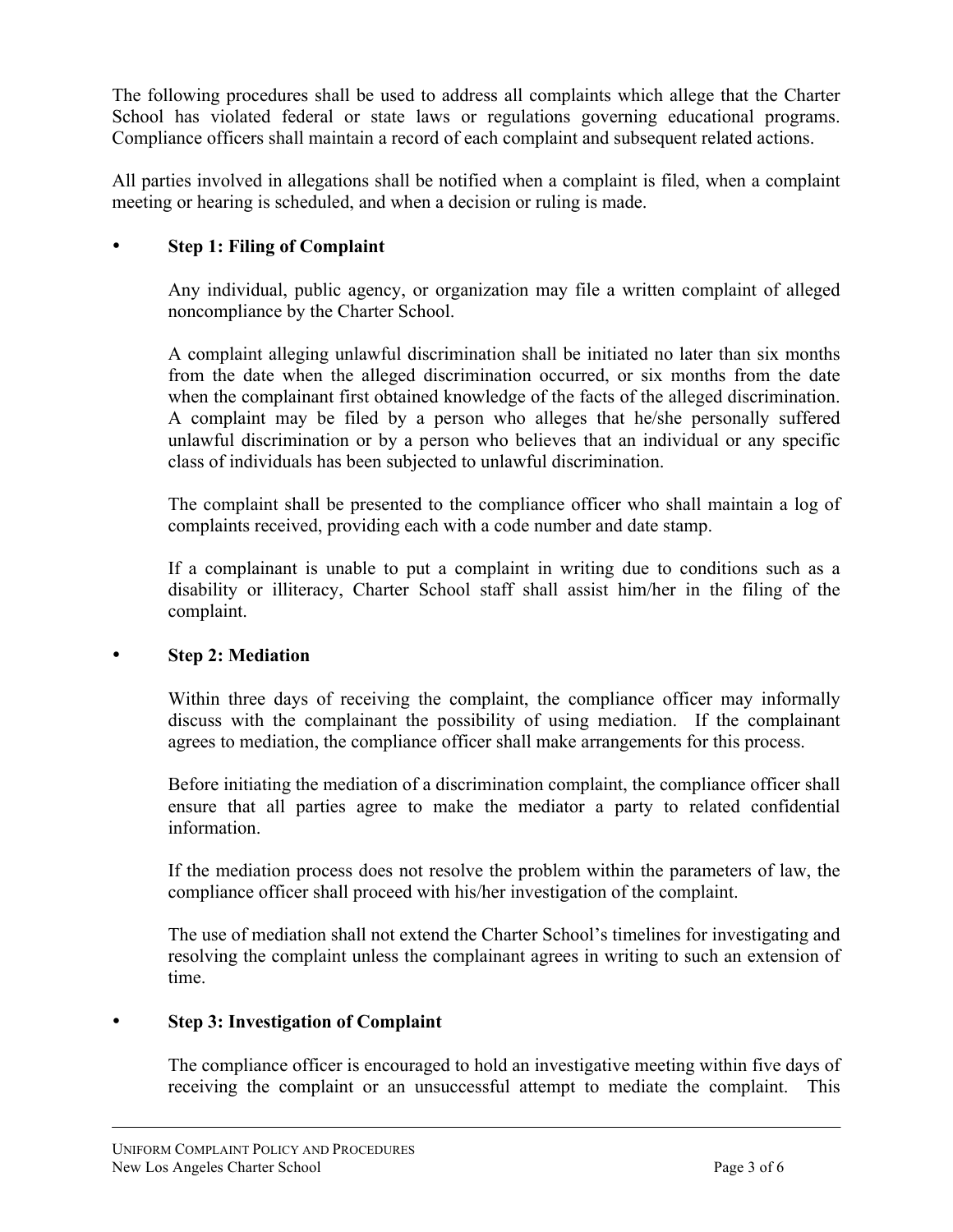meeting shall provide an opportunity for the complainant and/or his/her representative to repeat the complaint orally.

The complainant and/or his/her representative shall have an opportunity to present the complaint and evidence or information leading to evidence to support the allegations in the complaint.

A complainant's refusal to provide the Charter School's investigator with documents or other evidence related to the allegations in the complaint, or his/her failure or refusal to cooperate in the investigation or his/her engagement in any other obstruction of the investigation, may result in the dismissal of the complaint because of a lack of evidence to support the allegation.

The Charter School's refusal to provide the investigator with access to records and/or other information related to the allegation in the complaint, or its failure or refusal to cooperate in the investigation or its engagement in any other obstruction of the investigation, may result in a finding, based on evidence collected, that a violation has occurred and may result in the imposition of a remedy in favor of the complainant.

#### • **Step 4: Response**

#### OPTION 1:

Unless extended by written agreement with the complainant, the compliance officer shall prepare and send to the complainant a written report of the Charter School's investigation and decision, as described in Step #5 below, within 60 days of the Charter School's receipt of the complaint.

#### OPTION 2:

Within 30 days of receiving the complaint, the compliance officer shall prepare and send to the complainant a written report of the Charter School's investigation and decision, as described in Step #5 below. If the complainant is dissatisfied with the compliance officer's decision, he/she may, within five days, file his/her complaint in writing with the Board.

The Board may consider the matter at its next regular Board meeting or at a special Board meeting convened in order to meet the 60-day time limit within which the complaint must be answered. The Board may decide not to hear the complaint, in which case the compliance officer's decision shall be final.

If the Board hears the complaint, the compliance officer shall send the Board's decision to the complainant within 60 days of the Charter School's initial receipt of the complaint or within the time period that has been specified in a written agreement with the complainant.

#### • **Step 5: Final Written Decision**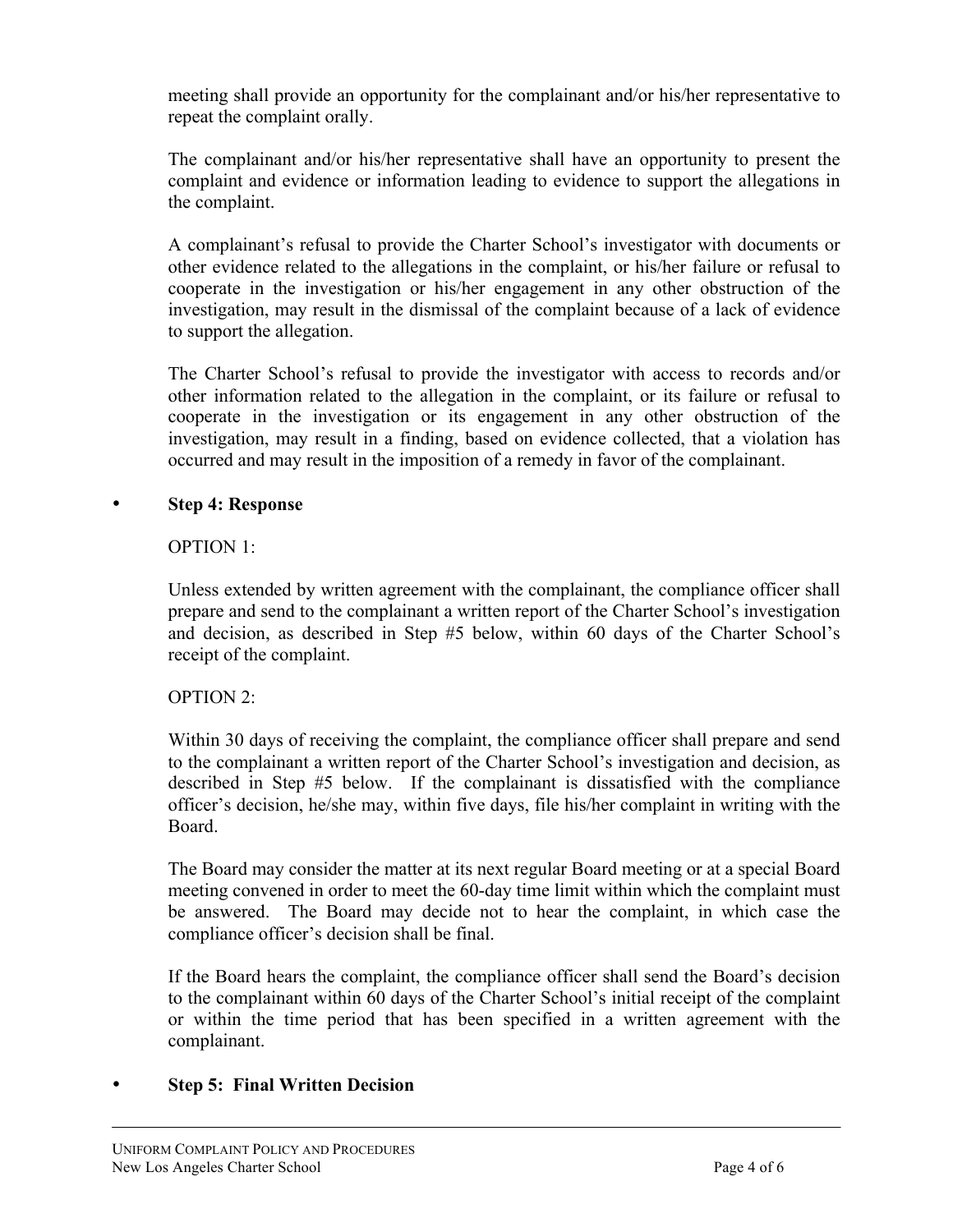The Charter School's decision shall be in writing and sent to the complainant. The Charter School's decision shall be written in English and in the language of the complainant whenever feasible or as required by law.

The decision shall include:

- 1. The findings of fact based on evidence gathered.
- 2. The conclusion(s) of law.
- 3. Disposition of the complaint.
- 4. Rationale for such disposition.
- 5. Corrective actions, if any are warranted.
- 6. Notice of the complainant's right to appeal the Charter School's decision within fifteen (15) days to the CDE and procedures to be followed for initiating such an appeal.
- 7. For discrimination complaints arising under state law, notice that the complainant must wait until 60 days have elapsed from the filing of an appeal with the CDE before pursuing civil law remedies.
- 8. For discrimination complaints arising under federal law such complaint may be made at any time to the U.S. Department of Education, Office for Civil Rights.

If an employee is disciplined as a result of the complaint, the decision shall simply state that effective action was taken and that the employee was informed of the Charter School's expectations. The report shall not give any further information as to the nature of the disciplinary action.

#### Appeals to the California Department of Education

If dissatisfied with the Charter School's decision, the complainant may appeal in writing to the CDE within fifteen (15) days of receiving the Charter School's decision. When appealing to the CDE, the complainant must specify the basis for the appeal of the decision and whether the facts are incorrect and/or the law has been misapplied. The appeal shall be accompanied by a copy of the locally filed complaint and a copy of the Charter School's decision.

Upon notification by the CDE that the complainant has appealed the Charter School's decision, the Executive Director or designee shall forward the following documents to the CDE:

- 1. A copy of the original complaint.
- 2. A copy of the decision.